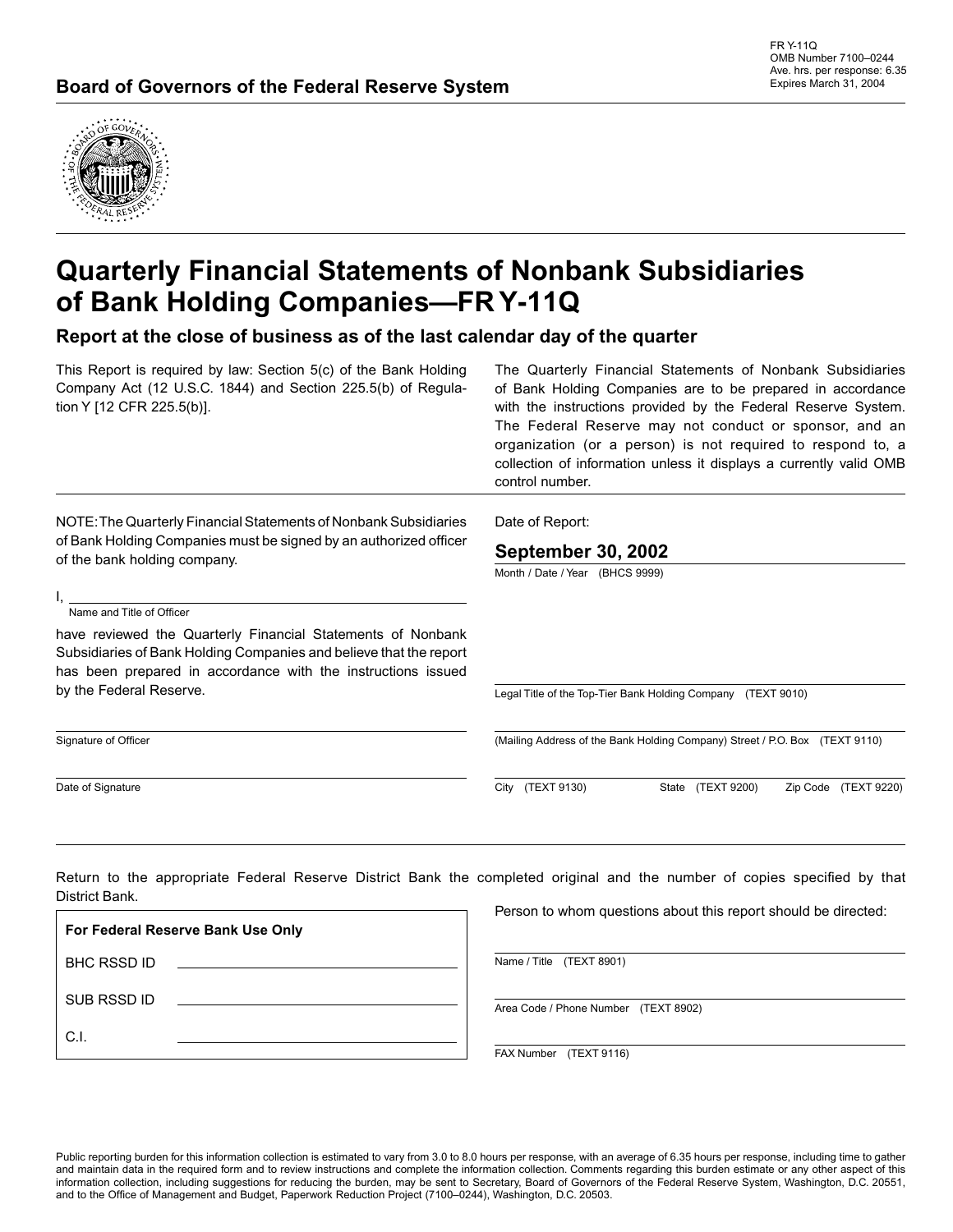# **Quarterly Financial Statements of Nonbank Subsidiaries of Bank Holding Companies**

FR Y–11Q Page 1 For Federal Reserve Bank Use Only

BHC RSSD ID

Legal Name of Nonbank Subsidiary (TEXT 9012)

If the name of the nonbank subsidiary has changed since the previous FR Y–11Q was filed with the Federal Reserve, indicate the former name of the company. (TEXT 9023)

Report at the close of business

### **Income Statement (calendar year-to-date)**

| mcome Statement (calendar year-to-date)                                      |             |     |     | Dollar Amounts in Thousands |
|------------------------------------------------------------------------------|-------------|-----|-----|-----------------------------|
| 1. Interest income:                                                          |             | Bil | Mil | Thou                        |
|                                                                              | A028        |     |     | 1.a.                        |
|                                                                              | A029        |     |     | 1.b.                        |
|                                                                              | 4107        |     |     | 1.c.                        |
| 2. Interest expense:                                                         |             |     |     |                             |
|                                                                              | A030        |     |     | 2.a.                        |
|                                                                              | A031        |     |     | 2.b.                        |
|                                                                              | 4073        |     |     | 2.c.                        |
|                                                                              | 4074        |     |     | 3.                          |
|                                                                              | 4230        |     |     | 4.                          |
| 5. Noninterest income:                                                       |             |     |     |                             |
| a. From nonrelated organizations:                                            |             |     |     |                             |
|                                                                              | 4070        |     |     | 5.a.(1)                     |
|                                                                              | 4080        |     |     | 5.a.(2)                     |
|                                                                              | A220        |     |     | 5.a.(3)                     |
| (4) Investment banking, advisory, brokerage, and underwriting fees and       |             |     |     |                             |
|                                                                              | <b>B490</b> |     |     | 5.a.(4)                     |
| (5)  Venture capital revenue ……………………………………………………………………………                   | B491        |     |     | 5.a.(5)                     |
|                                                                              | B492        |     |     | 5.a.(6)                     |
|                                                                              | B493        |     |     | 5.a.(7)                     |
|                                                                              | B494        |     |     | 5.a.(8)                     |
|                                                                              | B497        |     |     | 5.a.(9)                     |
|                                                                              | 4619        |     |     | 5.b.                        |
| c. Total noninterest income (sum of items 5.a.(1) through 5.a.(9) and 5.b)   | 4079        |     |     | 5.c.                        |
| 6. Realized gains (losses):                                                  |             |     |     |                             |
|                                                                              | 3521        |     |     | 6.a.                        |
|                                                                              | 3196        |     |     | 6.b.                        |
| 7. Noninterest expense:                                                      |             |     |     |                             |
|                                                                              | A034        |     |     | 7.a.                        |
| b. Pertaining to the organization:                                           |             |     |     |                             |
|                                                                              | 4135        |     |     | 7.b.(1)                     |
|                                                                              | 4217        |     |     | 7.b.(2)                     |
|                                                                              | 4092        |     |     | 7.b.(3)                     |
| c. Total noninterest expense (sum of items 7.a and 7.b.(1) through 7.b.(3))  | 4093        |     |     | 7.c.                        |
| 8. Income (loss) before taxes and extraordinary items, and other adjustments |             |     |     |                             |
|                                                                              | 3631        |     |     | 8.                          |
|                                                                              | 4302        |     |     | 9.                          |
|                                                                              | 4320        |     |     | 10.                         |
|                                                                              | 3147        |     |     | 11.                         |
|                                                                              | 4340        |     |     | 12.                         |

(Mailing Address of Nonbank Subsidiary) Street / P.O. Box (TEXT 9013)

City (TEXT 9024) State (TEXT 9026) Zip Code (TEXT 9027)

 SUB RSSD ID C.I.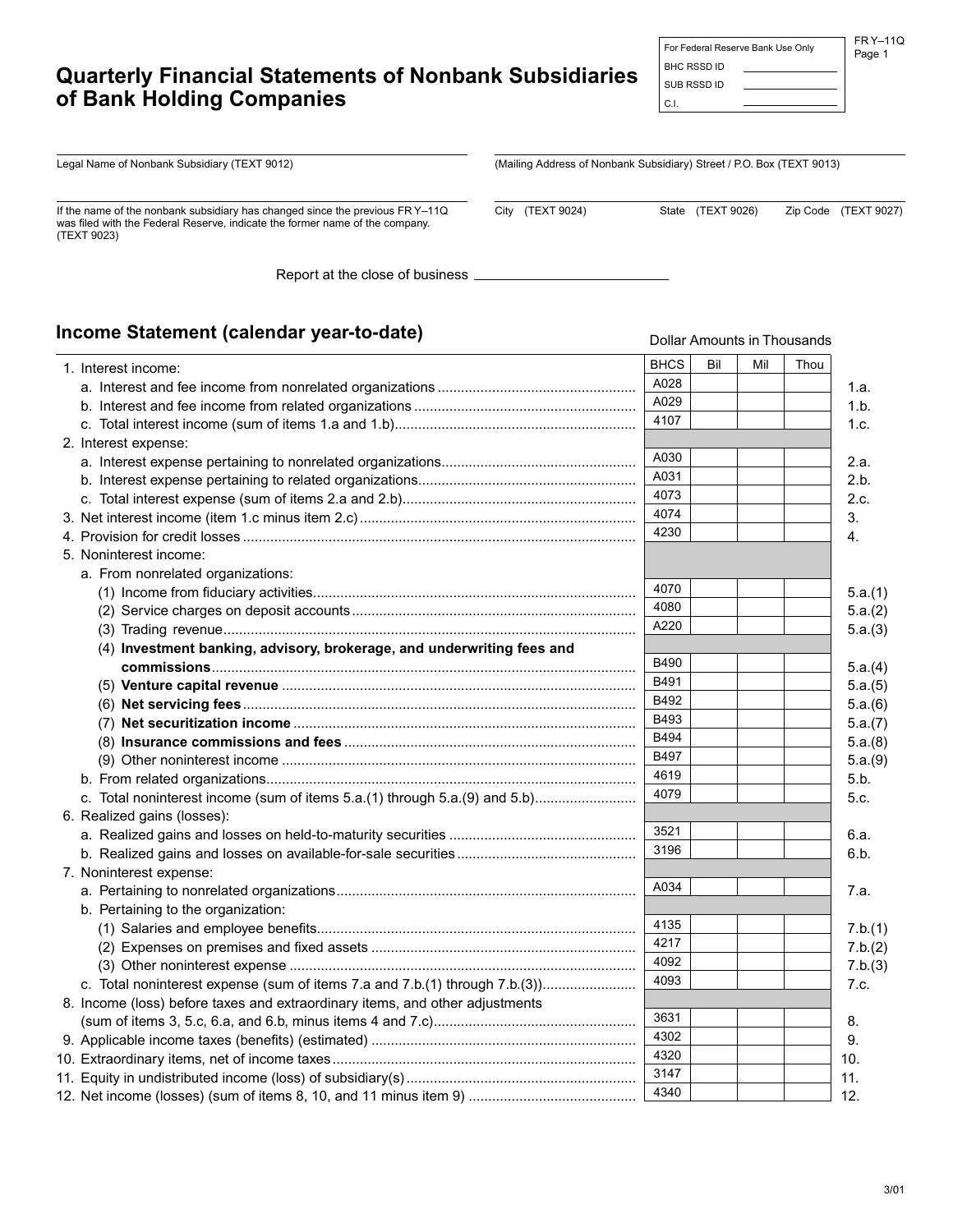# **Changes in Equity Capital Changes in Equity Capital Dollar Amounts in Thousands**

Dollar Amounts in Thousands

|                                                                                               | <b>BHCS</b>      | Bil | Mil | Thou |      |
|-----------------------------------------------------------------------------------------------|------------------|-----|-----|------|------|
| 1. Equity capital most recently reported for the end of previous calendar year (i.e., after   |                  |     |     |      |      |
|                                                                                               | 3217             |     |     |      |      |
|                                                                                               | bhct             |     |     |      |      |
|                                                                                               | 4340             |     |     |      |      |
|                                                                                               | <b>BHCS</b>      |     |     |      |      |
| 3. Sale, conversion, acquisition, or retirement of common stock and perpetual preferred stock | A035             |     |     |      | З.   |
| 4. LESS: Cash dividends declared:                                                             |                  |     |     |      |      |
|                                                                                               | A <sub>101</sub> |     |     |      | 4.a. |
|                                                                                               | 4460             |     |     |      | 4.b. |
|                                                                                               | <b>B511</b>      |     |     |      | 5.   |
|                                                                                               | 3581             |     |     |      | 6.   |
| 7. Equity capital at end of current period (sum of items 1, 2, 3, 5 and 6 minus items 4.a     | bhct             |     |     |      |      |
|                                                                                               | 3210             |     |     |      |      |

1. Includes changes in net unrealized holding gains (losses) on available-for-sale securities, changes in accumulated net gains (losses) on cash flow hedges, cumulative foreign currency translation adjustments, and changes in minimum pension liability adjustments.

# **Balance Sheet**

| ASSETS                                                                                 | <b>BHCS</b> | Bil | Mil | Thou |       |
|----------------------------------------------------------------------------------------|-------------|-----|-----|------|-------|
|                                                                                        | 0010        |     |     |      | 1.    |
| 2. Securities:                                                                         |             |     |     |      |       |
|                                                                                        | 1754        |     |     |      | 2.a.  |
|                                                                                        | 1773        |     |     |      | 2.b.  |
| 3. Federal funds sold and securities purchased under agreements to resell              | 1350        |     |     |      | 3.    |
| 4. Loans and lease financing receivables:                                              |             |     |     |      |       |
| a. Loans and lease financing receivables, net of unearned income                       | 2122        |     |     |      | 4.a.  |
|                                                                                        | 3123        |     |     |      | 4.b.  |
| c. Loans and lease financing receivables, net of unearned income and allowance for     |             |     |     |      |       |
|                                                                                        | 2125        |     |     |      | 4.c.  |
|                                                                                        | 3545        |     |     |      | 5.    |
|                                                                                        | 2145        |     |     |      | 6.    |
| 7. Other real estate owned:                                                            |             |     |     |      |       |
|                                                                                        | 2744        |     |     |      | 7.a.  |
|                                                                                        | 2745        |     |     |      | 7.b.  |
|                                                                                        | 2130        |     |     |      | 8.    |
| 9. Intangible assets:                                                                  |             |     |     |      |       |
|                                                                                        | 3163        |     |     |      | 9.a.  |
|                                                                                        | 3164        |     |     |      | 9.b.  |
|                                                                                        | 3165        |     |     |      | 9.c.  |
|                                                                                        | 2160        |     |     |      | 10.   |
| 11. Balances with related institutions, gross:                                         |             |     |     |      |       |
| a. Balances due from bank holding company (parent companies only), gross               | 1725        |     |     |      | 11.a. |
| b. Balances due from subsidiary banks of the bank holding company, gross               | 1726        |     |     |      | 11.b. |
| c. Balances due from other nonbank subsidiaries of the bank holding company, gross     | 1793        |     |     |      | 11.c. |
|                                                                                        | 2170        |     |     |      | 12.   |
| <b>LIABILITIES AND EQUITY CAPITAL</b>                                                  |             |     |     |      |       |
|                                                                                        | 2200        |     |     |      | 13.   |
|                                                                                        | 3548        |     |     |      | 14.   |
| 15. Borrowings with a remaining maturity of one year or less (including federal funds  |             |     |     |      |       |
| purchased):                                                                            |             |     |     |      |       |
|                                                                                        | 2309        |     |     |      | 15.a. |
| b. Other borrowings with a remaining maturity of one year or less (including federal   |             |     |     |      |       |
|                                                                                        | 5490        |     |     |      | 15.b. |
| 16. Borrowings with a remaining maturity of more than one year (including subordinated |             |     |     |      |       |
|                                                                                        | 1729        |     |     |      | 16.   |
|                                                                                        | 2750        |     |     |      | 17.   |
|                                                                                        |             |     |     |      |       |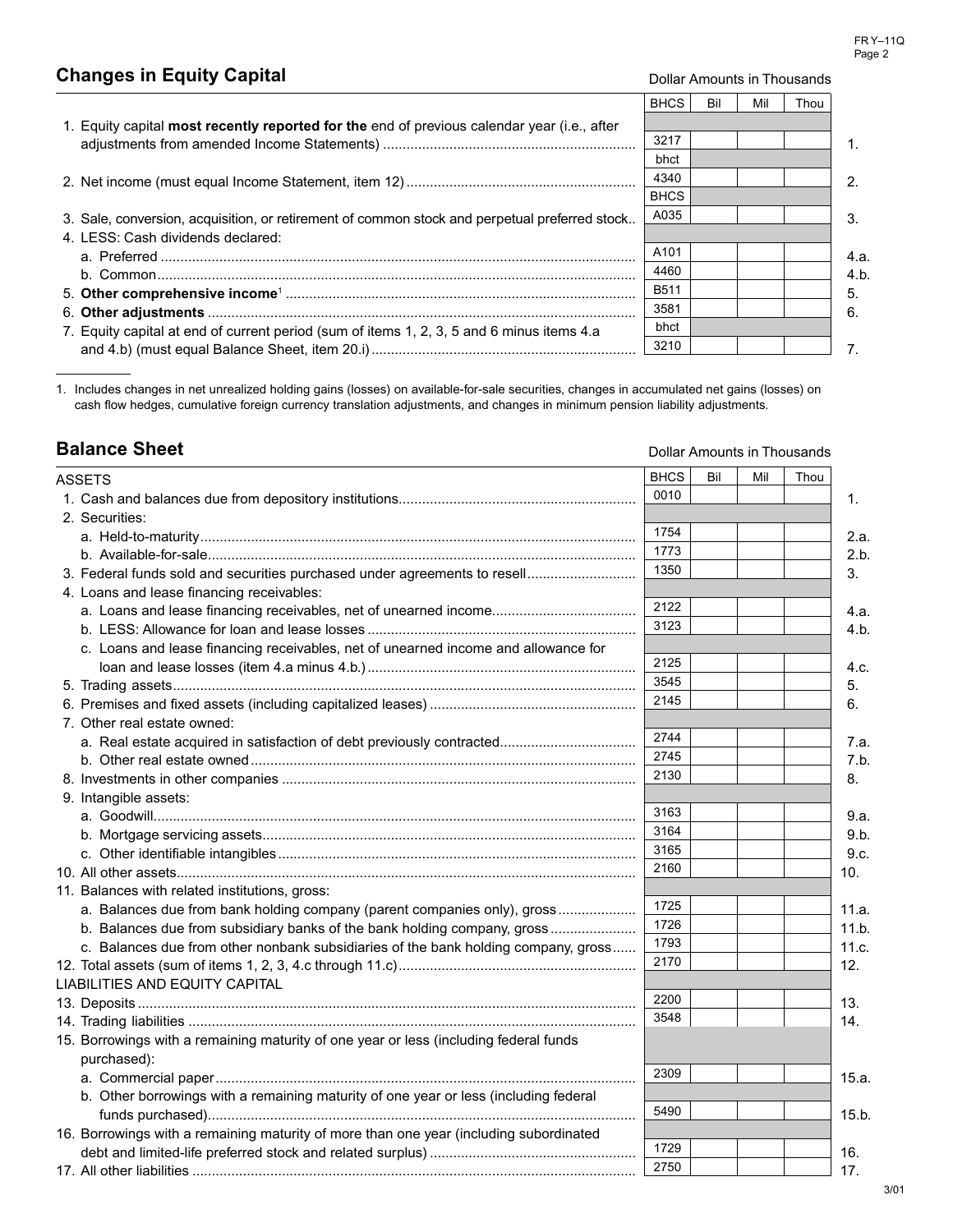|                                                                                  |             |     |     | Dollar Amounts in Thousands |       |
|----------------------------------------------------------------------------------|-------------|-----|-----|-----------------------------|-------|
| LIABILITIES AND EQUITY CAPITAL-Continued                                         | <b>BHCS</b> | Bil | Mil | Thou                        |       |
| 18. Balances due to related institutions, gross:                                 |             |     |     |                             |       |
| a. Balances due to bank holding company (parent companies only), gross           | 1781        |     |     |                             | 18.a. |
| b. Balances due to subsidiary banks of the bank holding company, gross           | 1782        |     |     |                             | 18.b. |
| c. Balances due to other nonbank subsidiaries of the bank holding company, gross | 1794        |     |     |                             | 18.c. |
|                                                                                  | 2948        |     |     |                             | 19.   |
| 20. Equity capital:                                                              |             |     |     |                             |       |
|                                                                                  | 3283        |     |     |                             | 20.a. |
|                                                                                  | 3230        |     |     |                             | 20.b. |
|                                                                                  | 3240        |     |     |                             | 20.c. |
|                                                                                  | 3247        |     |     |                             | 20.d. |
|                                                                                  | <b>B530</b> |     |     |                             | 20.e. |
|                                                                                  | A130        |     |     |                             | 20.f. |
| g. Not applicable                                                                |             |     |     |                             |       |
| h. Not applicable                                                                |             |     |     |                             |       |
|                                                                                  | 3210        |     |     |                             | 20.1  |
|                                                                                  | 3300        |     |     |                             | 21.   |

1. Includes net unrealized holding gains (losses) on available-for-sale securities, accumulated net gains (losses) on cash flow hedges, cumulative foreign currency translation adjustments, and minimum pension liability adjustments.

2. Includes treasury stock and unearned Employee Stock Ownership Plan shares.

|   | For Federal Reserve Bank Use Only |
|---|-----------------------------------|
| C |                                   |

#### Dollar Amounts in Thousands

| 3817<br>22.<br>A013<br>23.<br>A014<br>24.<br>3411<br>25.<br>26. Commitments to purchase foreign currencies and U.S. dollar exchanges (spot, forward,<br>3415<br>26.<br>A015<br>27. All other futures and forward contracts (excluding contracts involving foreign exchange)<br>27.<br>28. Option contracts:<br>A098<br>28.a.<br>A099<br>28.b.<br>3450<br>29.<br>3826<br>30.<br>3829<br>31.<br>A016<br>32.<br>A100<br>33. | OFF-BALANCE-SHEET ITEMS | <b>BHCS</b> | Bil | Mil | Thou |  |
|--------------------------------------------------------------------------------------------------------------------------------------------------------------------------------------------------------------------------------------------------------------------------------------------------------------------------------------------------------------------------------------------------------------------------|-------------------------|-------------|-----|-----|------|--|
|                                                                                                                                                                                                                                                                                                                                                                                                                          |                         |             |     |     |      |  |
|                                                                                                                                                                                                                                                                                                                                                                                                                          |                         |             |     |     |      |  |
|                                                                                                                                                                                                                                                                                                                                                                                                                          |                         |             |     |     |      |  |
|                                                                                                                                                                                                                                                                                                                                                                                                                          |                         |             |     |     |      |  |
|                                                                                                                                                                                                                                                                                                                                                                                                                          |                         |             |     |     |      |  |
|                                                                                                                                                                                                                                                                                                                                                                                                                          |                         |             |     |     |      |  |
|                                                                                                                                                                                                                                                                                                                                                                                                                          |                         |             |     |     |      |  |
|                                                                                                                                                                                                                                                                                                                                                                                                                          |                         |             |     |     |      |  |
|                                                                                                                                                                                                                                                                                                                                                                                                                          |                         |             |     |     |      |  |
|                                                                                                                                                                                                                                                                                                                                                                                                                          |                         |             |     |     |      |  |
|                                                                                                                                                                                                                                                                                                                                                                                                                          |                         |             |     |     |      |  |
|                                                                                                                                                                                                                                                                                                                                                                                                                          |                         |             |     |     |      |  |
|                                                                                                                                                                                                                                                                                                                                                                                                                          |                         |             |     |     |      |  |
|                                                                                                                                                                                                                                                                                                                                                                                                                          |                         |             |     |     |      |  |
|                                                                                                                                                                                                                                                                                                                                                                                                                          |                         |             |     |     |      |  |

# Dollar Amounts in Thousands

| MEMORANDA (Exclude balances with related institutions)                           | <b>BHCS</b> | Bil | Mil | Thou |         |
|----------------------------------------------------------------------------------|-------------|-----|-----|------|---------|
|                                                                                  | 1410        |     |     |      | M.1.    |
|                                                                                  | 3623        |     |     |      | $M.2$ . |
|                                                                                  | 3622        |     |     |      | M.3     |
| 4. Loans to individuals for personal, household, and other personal expenditures | 1975        |     |     |      | M.4.    |
|                                                                                  | A017        |     |     |      | M.5.    |
| 6. Loans and lease financing receivables:                                        |             |     |     |      |         |
|                                                                                  | 1721        |     |     |      | M.6.a.  |
|                                                                                  | 1722        |     |     |      | M.6.b.  |
| 7. Past due and nonaccrual loans and leases:                                     |             |     |     |      |         |
|                                                                                  | 1406        |     |     |      | M.7.a.  |
|                                                                                  | 1407        |     |     |      | M.7.b.  |
|                                                                                  | 1403        |     |     |      | M.7.c.  |
| d. Loans and leases restructured and included in past due and nonaccrual loans   | A018        |     |     |      | M.7.d.  |
| e. Loans and leases restructured and in compliance with modified terms           | 1616        |     |     |      | M.7.e.  |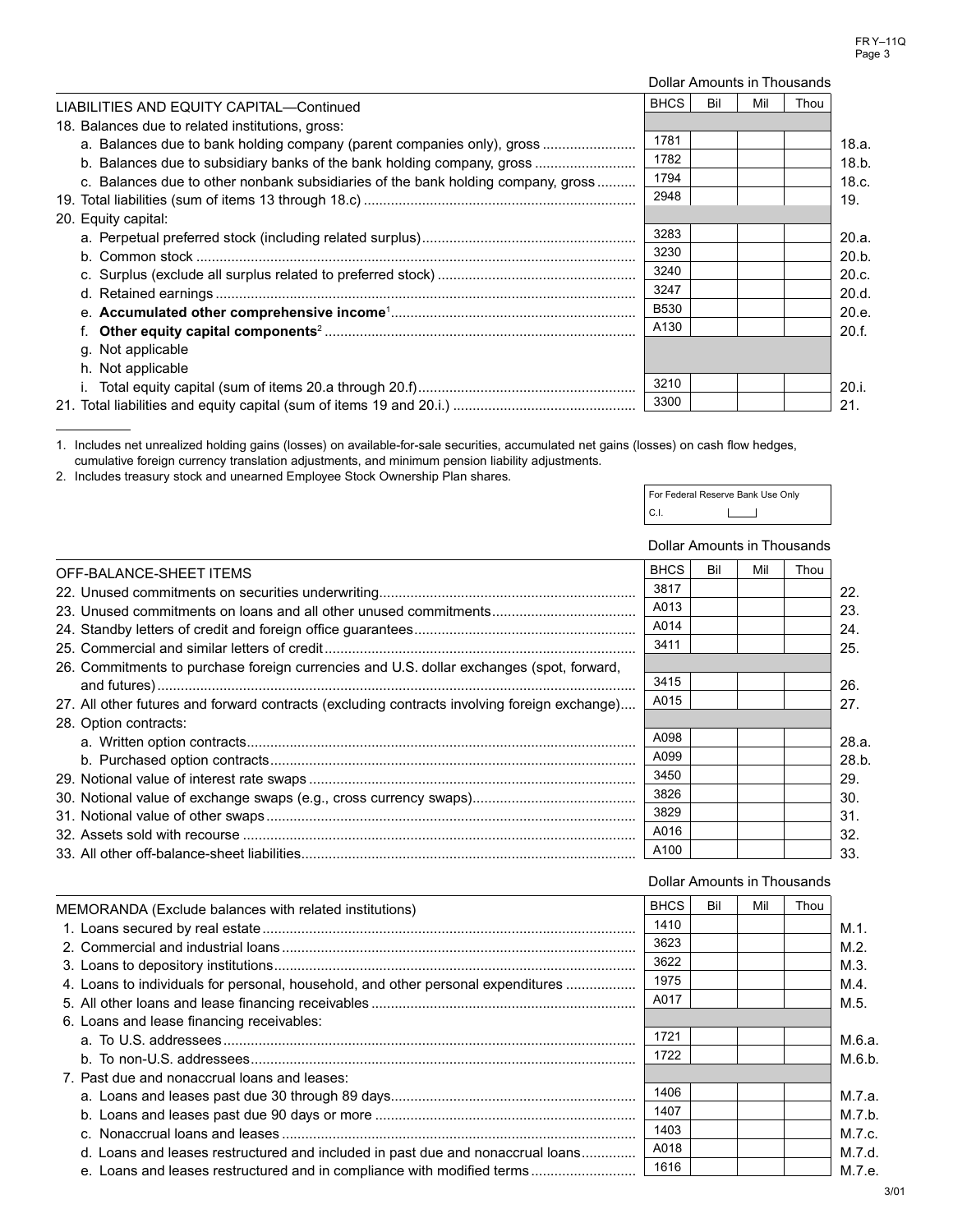|                                                                                        | Dollar Amounts in Thousands |     |     |      |         |
|----------------------------------------------------------------------------------------|-----------------------------|-----|-----|------|---------|
| MEMORANDA-Continued                                                                    | <b>BHCS</b>                 | Bil | Mil | Thou |         |
| 8. Loan and lease losses:                                                              |                             |     |     |      |         |
|                                                                                        | 4635                        |     |     |      | M.8.a.  |
|                                                                                        | 4605                        |     |     |      | M.8.b.  |
| 9. Loan servicing portfolio:                                                           |                             |     |     |      |         |
| <b>NUMBER</b><br>a. Number of loans in servicing portfolio (report the                 |                             |     |     |      |         |
|                                                                                        |                             |     |     |      | M.9.a.  |
|                                                                                        | A020                        |     |     |      | M.9.b.  |
| 10. Loans that have been securitized and sold without recourse with servicing retained |                             |     |     |      |         |
|                                                                                        | A021                        |     |     |      | M.10.   |
|                                                                                        | 3197                        |     |     |      | M.11.   |
| 12. Other assets:                                                                      |                             |     |     |      |         |
|                                                                                        | <b>B556</b>                 |     |     |      | M.12.a. |
|                                                                                        | A022                        |     |     |      | M.12.b. |
|                                                                                        | A023                        |     |     |      | M.12.c. |
|                                                                                        | A024                        |     |     |      | M.12.d. |
|                                                                                        |                             |     |     |      | M.13.   |
| 14. Other liabilities:                                                                 |                             |     |     |      |         |
|                                                                                        | A025                        |     |     |      | M.14.a. |
|                                                                                        | A026                        |     |     |      | M.14.b. |
|                                                                                        | A027                        |     |     |      | M.14.c. |